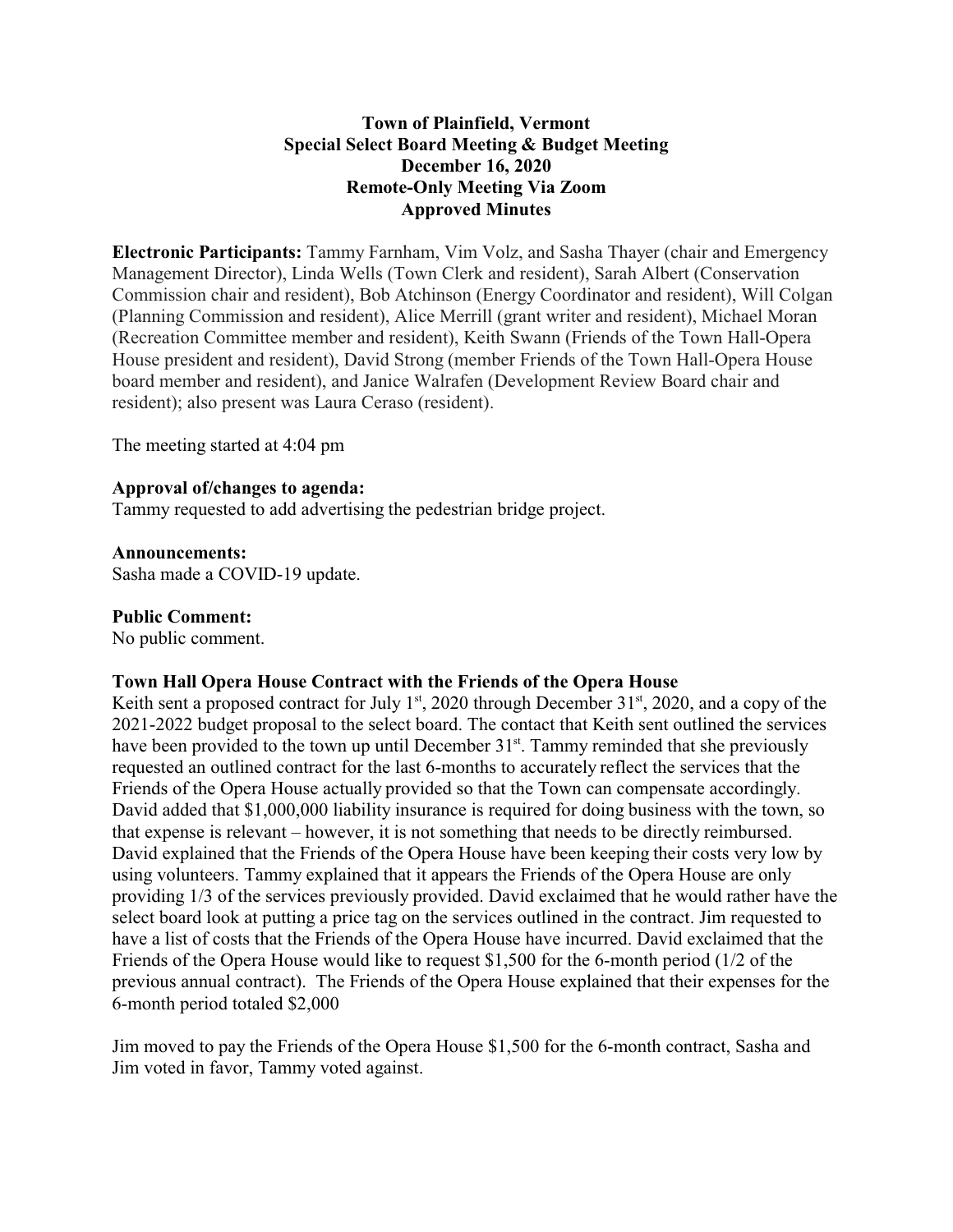Tammy explained that she feels like the town would be paying for services that were not fully rendered. Tammy asked why the Town of Plainfield is not signing the originally contract if they Sasha & Jim are okay with paying the full amount? Keith said that it would be helpful to do a 6 month contract due to COVID-19.

# **FY 2021-2022 Town Hall/Opera House Budget:**

Sasha indicated that there is a \$1,000 increase reflected on the proposed budget. Keith outlined the \$1,000 increase is associated with management fees and paying an event coordinator. David explained that there is no correlation with management fees and money rendered, but there is still a non-monetary benefit. Sasha expressed that she does not believe the Town Hall/Opera House is a business. David explained that the revolving loan fund could be removed by paying out of the reserved fund with no cost to tax-payers, which would help to lessen the overall budget, and the operating costs would remain the same. Linda suggested not taking the revolving loan payment from the reserve fund. The budget proposal totals \$18,200.

Jim moved to adopt the budget.

Tammy added that she is concerned that expenses continue to go up, but revenue is staying the same. She explained that the revenue is already down for 2020-2021 due to COVID-19. Linda added that there are a lot of uncertainties with COVID-19 for the upcoming fiscal year.

Jim withdrew his motion and requested to take this up further on January  $5<sup>th</sup>$ .

### **Conservation Commission Budget:**

Sarah explained the current spending's total \$190.51 out of the \$375 budget, although according to Linda the spending's reflect \$1,100+ (\$919.67 should've come out of the Town Woodland Reserve Fund). Tammy requested to know the typical expenditures for the budget, Sarah outlined expenditures as memberships, workshops/training, printing costs, wooden stakes, flagging tape, etc. Sarah indicated that dog poop bags continue to get billed to the conservation commission, although she is unaware of who is ordering those and allocating them to the conservation commission. Sarah suggested to level-fund the conservation commission budget and increase the conservation fund to \$2,500 (previously \$1,500).

Tammy suggested to table this conversation and look at the budgets all together to establish what needs to be done to level fund/balance the entire 2021-2022 budget, Jim agreed. Sasha requested to entertain budget's that are lesser, and decide on a case-to-case basis.

### **Select Board Budget:**

The cost of living has gone up 1.1%, so 1% would be the salary increase for employees. Linda agreed to send the monetary increase for employees to the select board. Sasha suggested to put more money into the budget to help support Linda & Carol in the Town Clerks Office. Linda said that support would be extremely helpful, but she isn't sure in what capacity, and it would likely need to be on an on-call basis. Linda suggested to bump the administrative assistant budget to \$3,500 (adding an additional \$1,000). The maintenance contract position still needs to be posted, but Linda explained that last year the expenditure was about \$900 less than budgeted. Tammy clarified that the line item was labor only, it did not include maintenance materials.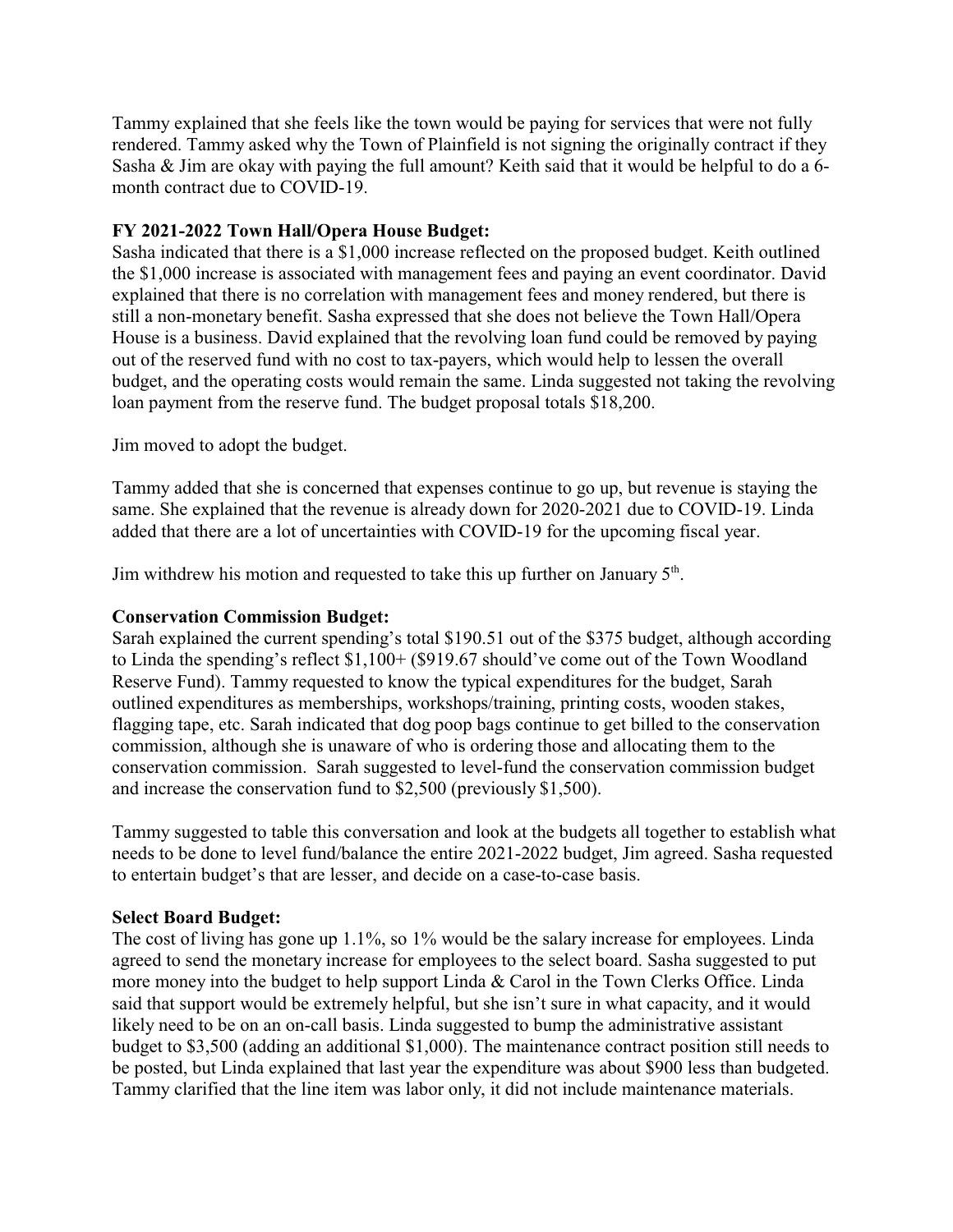Sasha mentioned that the contract indicates less than 20 hours per month. Linda suggested to change the line item to \$2,750, the select board agreed that makes sense.

## **Recreation Committee Budget:**

Michael enlightened the select board on a few projects in the pipeline for the recreation area. The 2020-2021 budget is \$3,200, Michael explained that he is not able to speak on behalf of the budget. Tammy suggested dropping the budget to \$3,000 with consideration to the unmet expenditures on mowing. The budget will be revisited on January 5<sup>th</sup> to be finalized.

# **Energy Conservation Budget:**

Bob mentioned the total budget for 2020-2021is \$510, the proposed budget for 2021-2022 is \$400. Bob explained that the energy conservation committee got involved with "Button Up" to help with heating costs and energy saving. Bob said that due to COVID-19 he is only doing thermo-imaging outside, whereas previously they were doing energy audits. Tammy inquired with Bob about how conferences/trainings are benefitting the community. Tammy suggested making resources available to the community via social media or the Plainfield website. The budget will be revisited on January 5<sup>th</sup> to be finalized.

### **Planning Commission Budget:**

Will started by sharing that he cut the Planning Commission budget to less than half! He explained that all the line items were cut in half except for training which remained at \$150, and mapping which was cut from \$800 to \$0. Various other line items were discussed to make sure everything matched, i.e.: advertising costs, miscellaneous expenses, etc. The budget will be revisited on January 5<sup>th</sup> to be finalized.

### **Emergency Management Budget:**

Sasha is proposing to cut the budget in half (\$750 or \$500) for the next fiscal year. Sasha indicated that there are reserves set aside in the instance of an emergency. Tammy said that if funds were not spent from the \$1,500 last year than a budget of \$500 makes more sense, Jim and Sasha agreed.

### **Hazard Mitigation:**

Sasha said that Hazard Mitigation did not spend anything in 2019-2020, and suggested to cut in half. Tammy said \$100, Jim & Sasha agreed.

### **Law Enforcement:**

Tammy requested to keep the budget the same (\$10,000), Jim & Sasha agreed.

# **Pedestrian Bridge Project Bid Advertisement:**

The advertisement indicates for bids to be dropped off by January  $22<sup>nd</sup>$  at 4pm. The pre-bid meeting is scheduled for January 7<sup>th</sup> at 11am via Zoom. A link will be set up and posted on the Plainfield website. Tammy will finalize the advertisement and send to Linda for posting in the paper on Friday (if possible). The required bid period is 3-weeks, but the bid period will actually be 5-weeks with consideration to the holidays. Sasha requested for Linda to look into what was posted last January and let the select board know.